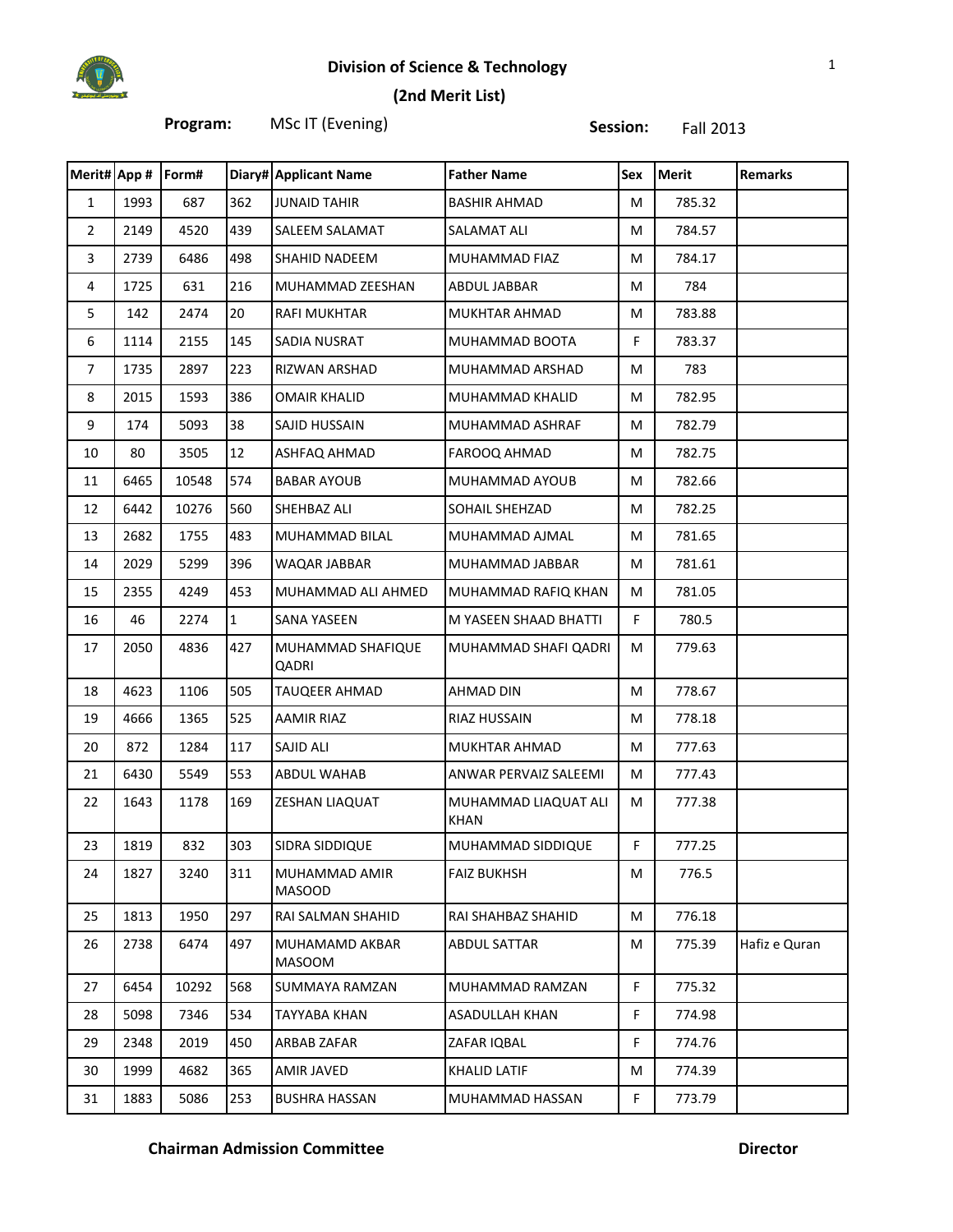# **Division of Science & Technology** 2



### **(2nd Merit List)**

**Program:** MSc IT (Evening) **Session:** Fall 2013

| 32 | 1697 | 3731         | 200 | MUHAMMAD SHERAZ                       | ABDUL AZIZ DAR                   | М  | 773.69 |    |
|----|------|--------------|-----|---------------------------------------|----------------------------------|----|--------|----|
| 33 | 4672 | 6507         | 529 | WAQAR YOUNAS                          | MUHAMMAD YOUNAS                  | M  | 773.19 |    |
| 34 | 218  | 4567         | 58  | MUHAMMAD ZEESHAN                      | <b>GHULAM HASNAIN</b>            | M  | 772.5  |    |
| 35 | 6414 | 7586         | 546 | MUHAMMAD FAHAD KHAN [FAZAL MUNIB KHAN |                                  | M  | 772.45 |    |
| 36 | 2406 | 4339         | 471 | MUHAMMAD PARIS JAVID                  | <b>BASHIR AHMED</b>              | M  | 772.29 |    |
| 37 | 1652 | 3089         | 175 | ASAD RAZA                             | ABDUL RASHEED                    | M  | 772.04 |    |
| 38 | 873  | 19           | 118 | SUMMAIYA ALGHUFRANI                   | M NASIR ALGHUFRANI               | F  | 772.03 |    |
| 39 | 5101 | 4152         | 535 | HAFIZ KAMRAN ZAHID                    | DIN MUHAMMAD ZAHID               | M  | 771.39 | HQ |
| 40 | 497  | 354          | 100 | KANWAR AYYAZ                          | SHAHID ANSAR                     | M  | 771.25 |    |
| 41 | 2722 | 5963         | 492 | USAMA ALI                             | MUHAMMAD SABIR<br><b>HUSSAIN</b> | M  | 770.8  |    |
| 42 | 1734 | 3299         | 222 | ADEEL ARSHAD                          | MUHAMMAD ARSHAD<br>JAVED         | М  | 770.73 |    |
| 43 | 1730 | 2286         | 219 | SANA ALTAF                            | ALTAF MAHMOOD                    | F. | 770    |    |
| 44 | 1277 | 2979         | 160 | <b>AMARA IDREES</b>                   | MUHAMMAD IDREES                  | F  | 769.5  |    |
| 45 | 5086 | 7263         | 531 | MUHAMMAD UMAIR<br><b>ALTAF</b>        | MUHAMMAD ALTAF KHAN              | М  | 769.42 |    |
| 46 | 4662 | 6309         | 523 | WASIM AKRAM                           | REHMAT ULLAH                     | M  | 769.25 |    |
| 47 | 1654 | 2427         | 177 | SHAHZAD ALI                           | MUHAMMAD SHAFI                   | М  | 769.25 |    |
| 48 | 1881 | 5578         | 251 | FAIZA HAYAT                           | MUHAMMAD HAYAT                   | F  | 769.21 |    |
| 49 | 1273 | 389          | 156 | WASEEM HYDER                          | <b>HYDER BAKHSH</b>              | М  | 769.08 |    |
| 50 | 283  | 1574         | 68  | MUHAMMAD UMAIR                        | BASHIR AHMAD                     | М  | 769    |    |
| 51 | 874  | 680          | 119 | MUHAMMAD AWAIS                        | MUHAMMAD ASLAM                   | М  | 768.6  |    |
| 52 | 2026 | 5349         | 394 | <b>FAISAL TOUHEED</b>                 | MUHAMMAD KHURSHID                | М  | 768    |    |
| 53 | 60   | 4473         | 5   | ROBINA NAZIR                          | NAZIR AHMAD                      | F  | 767.85 |    |
| 54 | 1804 | 2728         | 287 | MUBASHAR ALI                          | MUHAMMAD SHAFI                   | М  | 767.7  |    |
| 55 | 303  | 3602         | 74  | <b>DANISH RAZA</b>                    | MUNIR HUSSAIN SHAH               | M  | 767.5  |    |
| 56 | 1843 | 4556         | 327 | FAIZAN ASGHAR SHAH                    | M. ASGHAR SHAH                   | М  | 766.49 |    |
| 57 | 82   | 2208         | 13  | RABBIYA SAJJAD                        | SAJID HUSSAIN                    | F  | 766.21 |    |
| 58 | 2023 | 4944         | 390 | ALTAF AHMAD BHUTTA                    | <b>FAZAL DIN BHUTTA</b>          | М  | 766.21 |    |
| 59 | 1761 | 3347         | 226 | <b>AFTAB HUSSAIN</b>                  | <b>BAHADER SHER</b>              | М  | 765.71 |    |
| 60 | 1780 | 3012         | 269 | KASHAF FATIMA                         | M. IRFAN AZHAR                   | F  | 765.14 |    |
| 61 | 2744 | 6482         | 500 | GULAM MURTAZA                         | MAQSOOD AHMAD                    | М  | 765.1  |    |
| 62 | 6453 | 10161        | 567 | SAJID IQBAL                           | MUHAMAMD IQBAL                   | М  | 764.88 |    |
| 63 | 1882 | 10623792 252 |     | <b>IMRAN SIDDIQUE</b>                 | MUHAMMAD SIDDIQUE                | М  | 764.78 |    |
| 64 | 394  | 3501         | 85  | NAEEM MANZOOR KHAN                    | MANZOOR AHMAD KHAN               | М  | 764.56 |    |